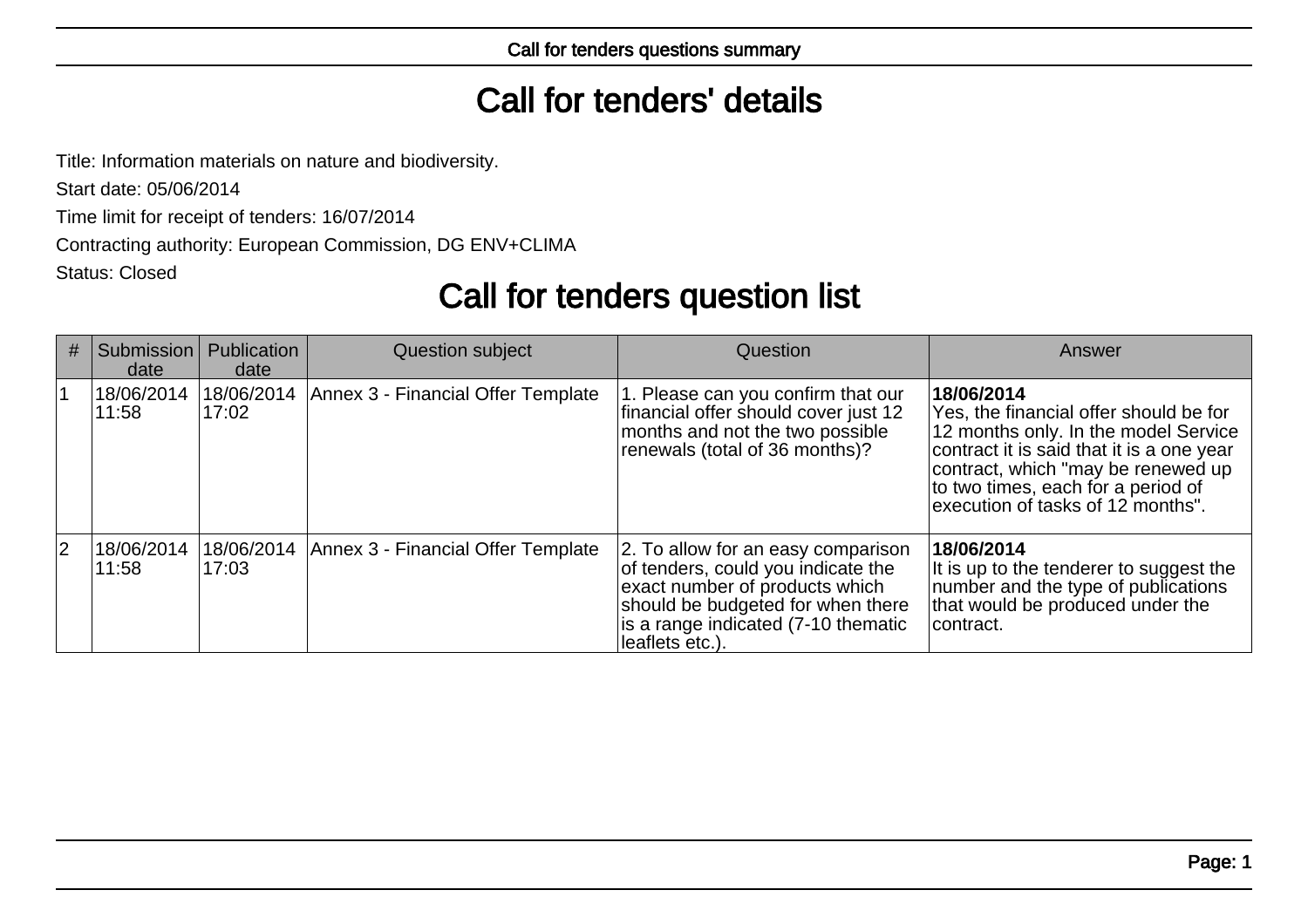| # | <b>Submission</b><br>date      | Publication<br>date | Question subject                   | Question                                                                                                                                                                                                                                                                                                                                                                                                                                                                                                                                                                                                                                               | Answer                                                                                                                                                                                                                                                                                                                                                                                                 |
|---|--------------------------------|---------------------|------------------------------------|--------------------------------------------------------------------------------------------------------------------------------------------------------------------------------------------------------------------------------------------------------------------------------------------------------------------------------------------------------------------------------------------------------------------------------------------------------------------------------------------------------------------------------------------------------------------------------------------------------------------------------------------------------|--------------------------------------------------------------------------------------------------------------------------------------------------------------------------------------------------------------------------------------------------------------------------------------------------------------------------------------------------------------------------------------------------------|
| 3 | 18/06/2014 18/06/2014<br>14:00 | 17:04               | Printing                           | Please could you confirm whether or 18/06/2014<br>the printing of the newsletter.<br>On page 12 of the specifications it is<br>stated that 'the contractor will<br>delivery the printed copies to our<br>editing company called OPOCE in<br>Luxembourg, apart from a small<br>stock (200) to DG ENV in Brussels.<br>Each issue of the Newsletter shall<br>be delivered printed as follows EN<br>7900, FR 6700, DE 3500, IT 1900,<br>PL 2000.'<br>Page 16 states 'the newsletter shall<br>be delivered in 6 languages both in<br>pdf files to be uploaded on the web<br>and in files for the printing in<br>OPOCE'.<br>Which is correct?<br>Many thanks | not the contractor has to take care of Yes, the contractor has to take care of<br>the printing and to deliver the printed<br>copies to OPOCE in Luxembourg and<br>a small stock of printed copies (200)<br>to DG ENV in Brussels. Apart from<br>that a pdf files and the sourse files<br>(that are used for printing) of the<br>newsletter in 6 languages shall be<br>delivered to DG ENV in Brussels. |
| 4 | 18/06/2014<br>11:58            | 18/06/2014<br>17:09 | Annex 3 - Financial Offer Template | To allow for an easy comparison of<br>tenders, could you indicate the exact Please refer to question 2 already<br>number of products which should be published.<br>budgeted for when there is a range<br>indicated (7-10 thematic leaflets<br>etc.).                                                                                                                                                                                                                                                                                                                                                                                                   | 18/06/2014                                                                                                                                                                                                                                                                                                                                                                                             |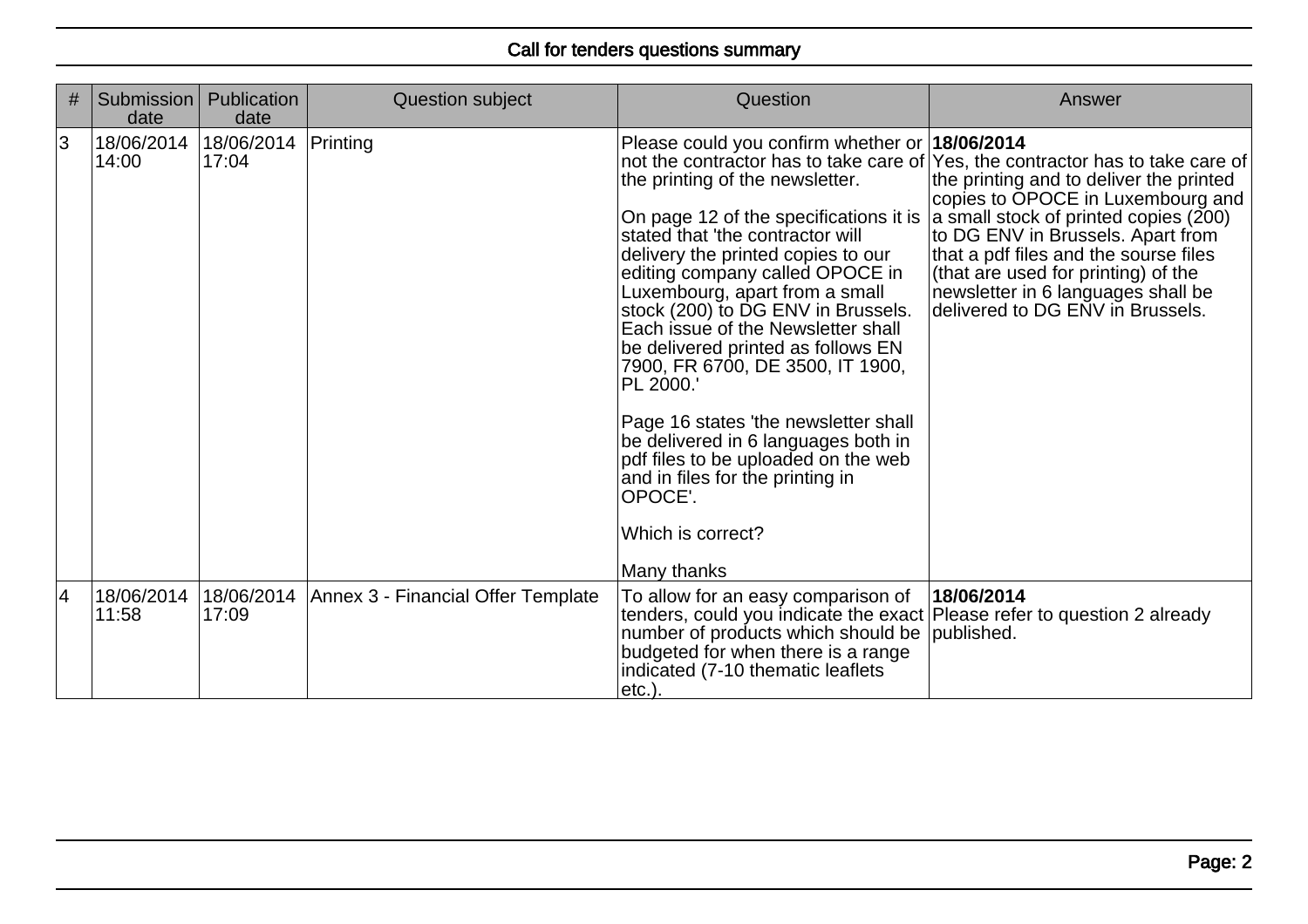| #              | Submission<br>date  | Publication<br>date  | <b>Question subject</b>            | Question                                                                                                                                                                                                                                                                                                                                                                                                                                             | Answer                                                                                                                                                                                                                                                                                                        |
|----------------|---------------------|----------------------|------------------------------------|------------------------------------------------------------------------------------------------------------------------------------------------------------------------------------------------------------------------------------------------------------------------------------------------------------------------------------------------------------------------------------------------------------------------------------------------------|---------------------------------------------------------------------------------------------------------------------------------------------------------------------------------------------------------------------------------------------------------------------------------------------------------------|
| 5              | 18/06/2014<br>11:58 | 18/06/2014<br>17:39  | Annex 3 - Financial Offer Template | How should costs such as printing<br>be included in annex 3? Can some<br>columns be left blank?                                                                                                                                                                                                                                                                                                                                                      | 18/06/2014<br>Some columns can be left blank. You<br>can add another sheet with a<br>breakdown of printing in the offer. The<br>breakdown can be as detailed as<br>possible.                                                                                                                                  |
| $\overline{6}$ | 18/06/2014<br>11:58 | 19/06/2014<br> 08:58 | Annex 3 - Financial Offer Template | 3. How should costs such as printing 19/06/2014<br>be included in annex 3? Can some<br>columns be left blank?                                                                                                                                                                                                                                                                                                                                        | Please refer to question 5 already<br>answered.                                                                                                                                                                                                                                                               |
| $\overline{7}$ | 19/06/2014<br>14:25 | 19/06/2014<br>15:32  | Newsletter design                  | Would it be possible to have more<br>details about the graphical identity of<br>DG Environment?                                                                                                                                                                                                                                                                                                                                                      | 19/06/2014<br>The information regarding graphical<br>identity of DG ENvironment is<br>available here:<br>http://ec.europa.eu/dgs/communicatio<br>n/services/visual identity/index en.ht<br>m                                                                                                                  |
| $\overline{8}$ | 30/06/2014<br>10:18 | 02/07/2014<br>13:55  | Networking activities              | P; 15 (D. Networking and<br>cooperation) : I am assuming that<br>the 20 days is for the whole of the<br>activity, not for ad hoc activities in<br>addition to the assistance to the<br>Commission mentioned in the first<br>sentences. There is room for<br>confusion, so could you please<br>clarify if these 20 man-days are for<br>the entire networking work under this<br>contract or just for the ad-hoc<br>acitivities? Thank you in advance. | 02/07/2014<br>The 20 days are for ad hoc meetings.<br>In addition to that it is expected that<br>the contractor will participate in<br>regular meetings at the Commisison<br>premises to report on the progress<br>made on the implementation of the<br>tasks and to discuss possible<br>technical questions. |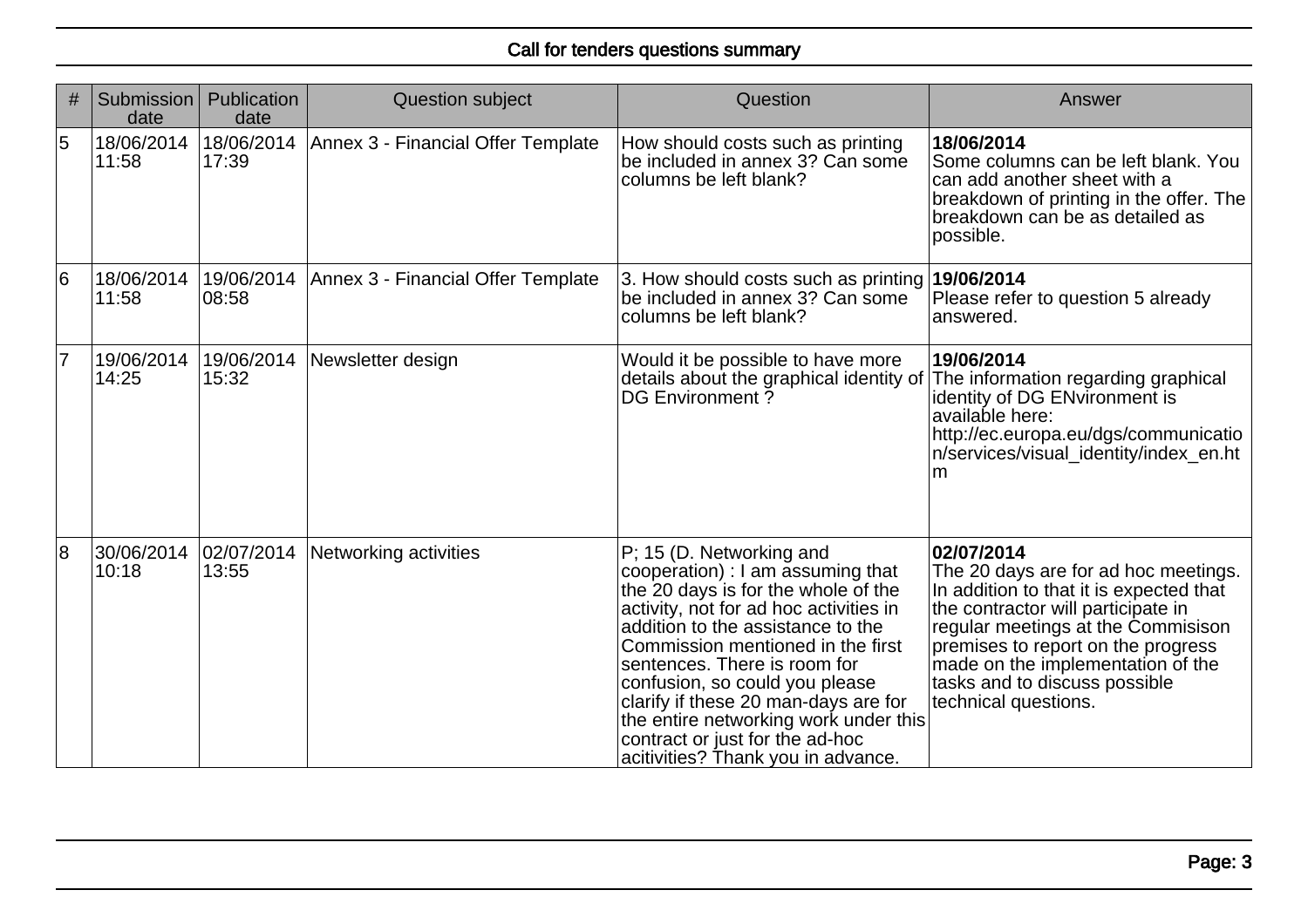| #  | Submission<br>date  | Publication<br>date | <b>Question subject</b>                                                                       | Question                                                                                                                                                                                                                                                                                                                                                                                                                                           | Answer                                                                                                                                                                                                                                                                                                                                                                                                                                     |
|----|---------------------|---------------------|-----------------------------------------------------------------------------------------------|----------------------------------------------------------------------------------------------------------------------------------------------------------------------------------------------------------------------------------------------------------------------------------------------------------------------------------------------------------------------------------------------------------------------------------------------------|--------------------------------------------------------------------------------------------------------------------------------------------------------------------------------------------------------------------------------------------------------------------------------------------------------------------------------------------------------------------------------------------------------------------------------------------|
| 9  | 07/07/2014<br>14:40 | 07/07/2014<br>16:04 | Tender Specifications - Task 1:<br>Production of the Natura 2000<br>Newsletter twice per year | I would like having additional<br>information about this: In this context The existing list of subcribers is<br>the existing list of subscribers (ca<br>20.000) should be subject to an<br>update.<br>Does the task include the updating<br>of the mailing list?<br>Shall we consider 20.000 for printed<br>copies' budgeting?                                                                                                                     | 07/07/2014<br>subject to permanent update, but this<br>is done internaly and is not part of the<br>contract. the contractor shall consider<br>budgeting for 20000 copies per issue.                                                                                                                                                                                                                                                        |
| 10 | 07/07/2014<br>15:35 | 07/07/2014<br>16:05 | <b>Updating of website</b>                                                                    | Task C refers to updating the current 07/07/2014<br>version of the Nature and<br>Biodiversity website. Does this<br>include only the overarching main<br>menu available under<br>http://ec.europa.eu/environment/natu webpages like Natura 2000 Award,<br>re/index_en.htm or all the various<br>sub-levels as well? How many web-<br>pages the contractor is expected to<br>take care of?                                                          | No, this task includes regular update<br>of all levels of the website when<br>appropratie. The contractor is not<br>expected to take care of the specific<br>the BEST initiative, the Large<br>carnivour initiative, Natura 2000<br>Communication platform and<br>Cormorants in Europe.                                                                                                                                                    |
| 11 | 07/07/2014<br>17:25 | 08/07/2014<br>08:37 | <b>Task 1- Dissemination</b>                                                                  | "In addition to the OPOCE<br>dissemination of the printed versions<br>of the Newsletter the<br>contractor should consider an<br>electronic dispatch and present<br>options for this including an<br>electronic mailing list (possibly<br>through the EC Mailmas system)."<br>What is the "EC Mailmas system"?<br>As the mailing list is updated<br>internally, I don't understand what<br>you do mean by "including an<br>electronic mailing list" | 08/07/2014<br>Apart from the disemination of the<br>printed version the Commission<br>conciders introducing subscription for<br>electronic version. It is expected from<br>the contractor to propose suitable<br>system for dispatching the electronic<br>version. Mailmas system is internal to<br>the Commission and is one of the<br>considered possibilities. If this is the<br>chosen system, the dispatch will be<br>done internaly. |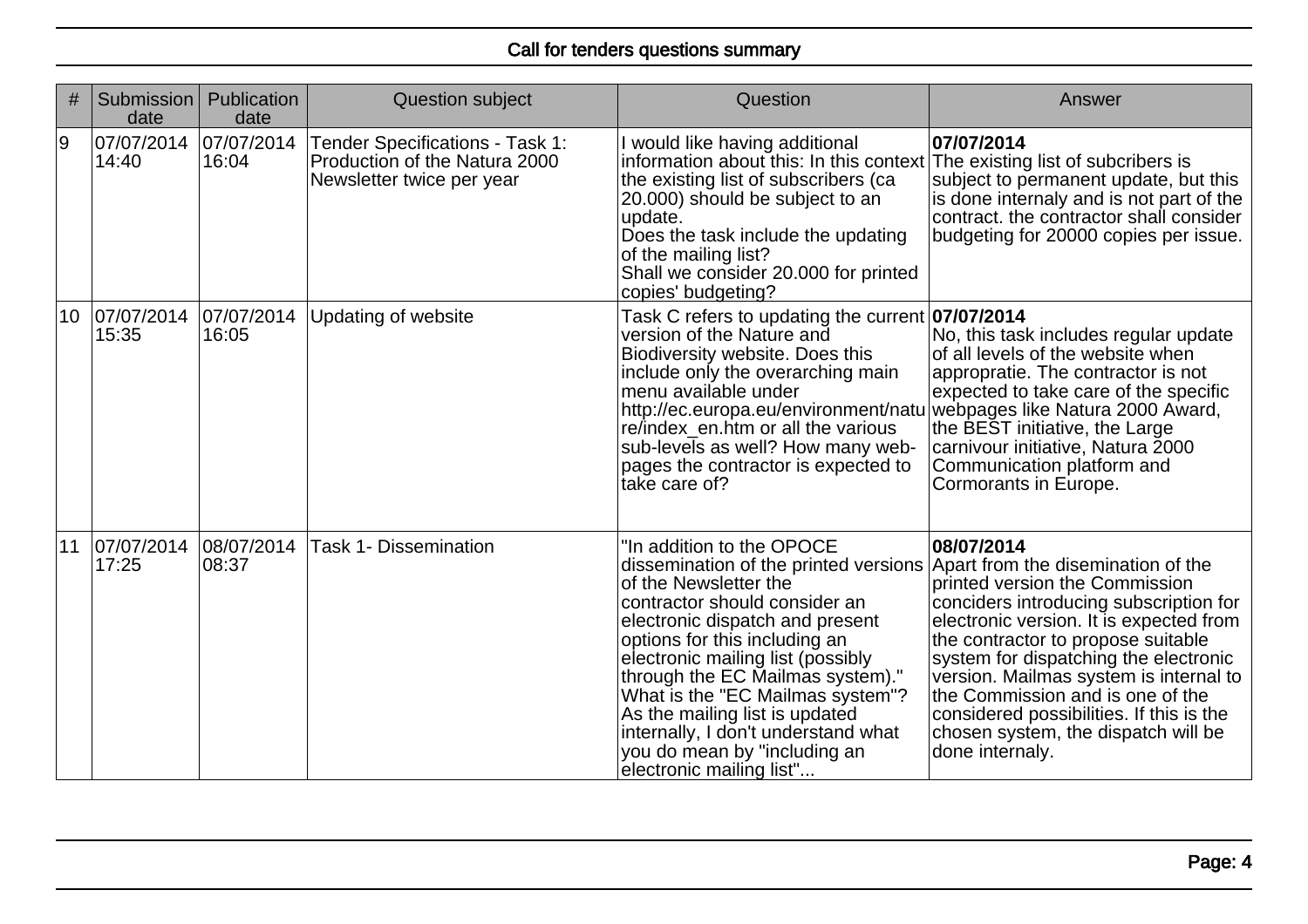| #               | Submission<br>date     | Publication<br>date | Question subject                                                                                                               | Question                                                                                                                                                                                                                                                                                                | Answer                                                                                                                                                                                                                                           |
|-----------------|------------------------|---------------------|--------------------------------------------------------------------------------------------------------------------------------|---------------------------------------------------------------------------------------------------------------------------------------------------------------------------------------------------------------------------------------------------------------------------------------------------------|--------------------------------------------------------------------------------------------------------------------------------------------------------------------------------------------------------------------------------------------------|
|                 | 12 08/07/2014<br>12:28 | 08/07/2014<br>15:21 | Task B: content of other information<br>material                                                                               | Shall the 'other information material'<br>(brochures, leaflets, info sheets,<br>poster, flyers) focus on Natura 2000<br>themes only or also on other topics<br>related to biodiversity and nature?                                                                                                      | 08/07/2014<br>They could be focused on other topics<br>under the EU Nature and Biodiversity<br>policy                                                                                                                                            |
|                 | 13 07/07/2014<br>18:51 | 08/07/2014<br>15:22 | task1: newsletter                                                                                                              | what do you mean by: "general<br>production<br>planning/timetable, as well as<br>structure and content, shall be<br>suggested by the tenderer in the<br>offer"? Can I have details? Are the<br>design and graphics included? Shall<br>we add a proof copy of the<br>newsletter to the tender documents? | 08/07/2014<br>All necessary details are provided in<br>description of the task in section<br>3. Technical specification                                                                                                                          |
| 14              | 08/07/2014<br>12:28    | 08/07/2014<br>15:22 | Target gropus                                                                                                                  | Do you have any information on the<br>main target groups for this 'other<br>information material' and on the<br>main target groups/ readers for the<br>nature and Biodiversity website?                                                                                                                 | 08/07/2014<br>This tender covers communication<br>focusing on the production of<br>information materials on EU nature<br>and biodiversity policy issues for<br>stakeholders, professional<br>organisations and interested public at<br>EU level. |
| 15 <sub>1</sub> | 08/07/2014<br>12:26    | 08/07/2014<br>15:23 | Task B, page 14: Writing,<br>illustrations, Web Site design and<br>deliverables for printing of other<br>information materials | Shall the 'other information material'<br>(brochures, leaflets, info sheets,<br>poster, flyers) also be translated in<br>other languages than English?                                                                                                                                                  | 08/07/2014<br>No, the other information materials<br>have to be developed in English only.                                                                                                                                                       |